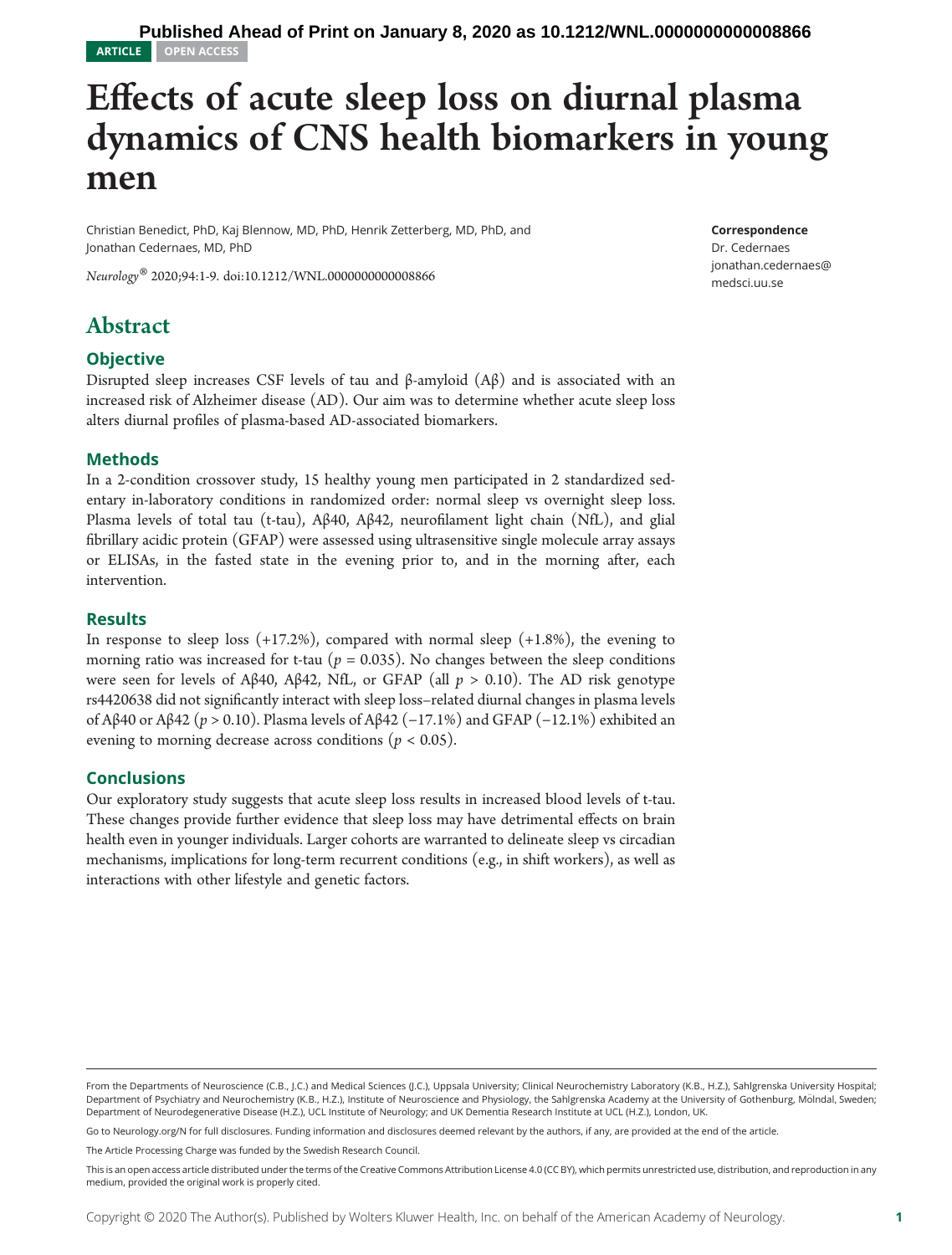# **Glossary**

 $A\beta = \beta$ -amyloid;  $AD =$  Alzheimer disease;  $BF =$  Bayes factor;  $GFAP =$  glial fibrillary acid protein;  $NfL =$  neurofilament light chain;  $SNP =$  single nucleotide polymorphism;  $t$ -tau = total tau.

## **Effects of Acute Sleep Loss on Diurnal Plasma Protein Dynamics in Young Men**



Copyright © 2019 American Academy of Neurology

Neurology<sup>®</sup>

Whereas the importance of sleep for survival and cognitive performance has been recognized and studied for over a century,<sup>1,2</sup> only during the last decade has research begun to mechanistically unveil the bidirectional relationship between sleep and long-term health of the  $CNS$ .<sup>3</sup> The most common form of dementia, Alzheimer disease (AD), is hallmarked by the pathologic accumulation of both extracellular β-amyloid (Aβ) and intracellular tau proteins in amyloid plaques and neurofibrillary tangles, respectively. AD has been associated with poor subjective sleep, as well as reduced sleep duration, sleep quality, and efficiency, in what appears to constitute a bidirectional relationship.<sup>3–6</sup> As such, this can be speculated to be able to develop into a cycle. $3$  Even so, there is also evidence to suggest that disrupted sleep as in obstructive sleep apnea does not increase the risk of cognitive decline, $\overline{7}$ prompting the need for more experimental and longitudinal studies.

In humans, acute sleep loss increases levels of Aβ species and total tau (t-tau) in  $CSF^{3,8}$  Furthermore, patients with obstructive sleep apnea exhibit increased Aβ levels in plasma, as well as higher levels of phosphorylated tau.<sup>9</sup> The underlying mechanism may be a reduced functionality of the glymphatic system, which in mice has been shown to primarily function during sleep, to increase clearance of interstitial metabolites

such as  $A\beta$  peptides from the brain parenchyma.<sup>3</sup> Furthermore, sustained wakefulness as occurs during jet lag, shift work, and chronic sleep loss results in increased duration of the time when neurons are firing at a higher frequency, and neuronal activity is known to increase local CNS production or release of Aβ and  $tau<sub>3,8</sub>$  demonstrating an intricate link between neuronal metabolic state and both the production and clearance of the key molecular substrates in the pathogenesis of AD.

Several blood-based AD biomarkers exhibit strong correlations with CSF levels, $^{10}$  and may thus be of practical use for clinical purposes. As of yet, it is unknown whether observed increases in biomarkers such as tau in CSF also are reflected by altered blood levels. It is also unclear whether such biomarkers exhibit the same diurnal pattern in blood in response to sleep loss, and whether these dynamics depend on genetic factors.<sup>8</sup>

Against this background, our aim was to assess the effect of acute sleep loss on diurnal plasma rhythms of t-tau and Aβ species in healthy young humans. Furthermore, as previous studies have provided evidence for disruption of both glial and neuronal cells in response to experimental sleep  $loss<sub>11</sub>$  we also aimed to investigate biomarkers of neuroaxonal injury. We thus also assessed levels of neurofilament light chain (NfL), a protein found in axons that is released following white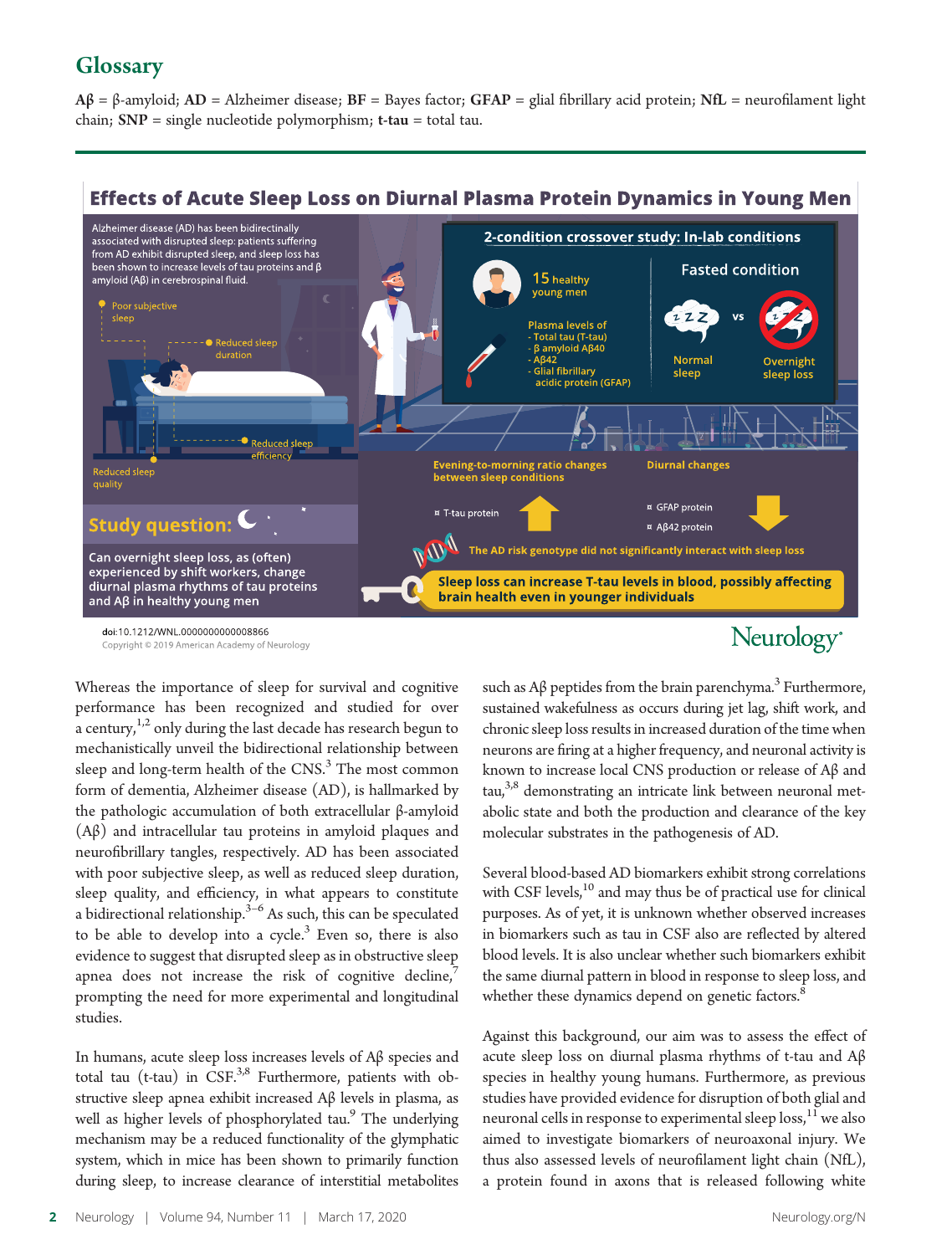matter injury and degeneration, as well as glial fibrillary acid protein (GFAP), which also is elevated in AD.<sup>10</sup>

# Methods

Eligible participants were invited during 2012–2013 to participate in a within-subject crossover design study. Seventeen participants were deemed eligible and chose to participate in the study. Out of these, one participant was unable to complete his second session due to scheduling conflicts. Another participant was unable to sleep during his sleep session and was therefore excluded. Thus, 15 healthy normal-weight men (age 22.3  $\pm$  0.5 years, body mass index 22.6  $\pm$  0.5 kg/m<sup>2</sup>, as reported in reference 12) participated in both nighttime interventions, in randomized order, i.e., a night of normal sleep compared with a night of sleep loss. Study size was chosen based on similar studies in the field of biomarker analysis related to neuronal health (c.f. references 11 and 13) and the field of sleep metabolism (c.f. reference 14).

Prior to enrollment, participants answered questions regarding their general, metabolic, neurologic, and psychiatric health, as well as the potential use of medications and drugs. This was subsequently followed up by interview (J.C.). Only self-reportedly healthy participants, who were free from chronic medication or current or prior drug use, were included. Participants furthermore had to have a self-reported sleep duration of 7–9 hours per night, have good sleep quality (Pittsburgh sleep quality index  $\leq$ 5), and be regular breakfast eaters. Exclusion criteria were extreme chronotypes (assessed by the Morningness-Eveningness Questionnaire), any form of smoking, nicotine use, or alcohol intake greater than 5 standard units per week. Additional exclusion criteria included shift work within the last 6 months or traveling across 1 or more time zones within 3 weeks of scheduled participation in the study or between study sessions.

The week prior to participating in each session, participants maintained sleep/wake diaries, which confirmed that participants had the same amount of sleep the week prior to each condition (as reported in reference 12). Furthermore, participants slept a single night in the laboratory within 2 weeks of participating in their first session, in order to ensure habituation to the laboratory conditions. Participants arrived at the laboratory at Uppsala University Biomedical Center 2 evenings prior to the overnight intervention. While in the laboratory, participants stayed in their own individual rooms with room lights on  $($   $\sim$  250 lux in the direction of gaze when standing or sitting), were continuously monitored, and were instructed to remain sedentary apart from 2 supervised 15 minute-long walks during the morning and afternoon. Throughout each in-laboratory day, 3 isocaloric meals (at 08: 00, 13:00, and 20:00 hours) were provided, and each meal had to be consumed within 20 minutes. After a baseline day and night in our laboratory, blood was taken in the fasted condition at 19:30 hours. Following the scheduled dinner at 20:00 hours,

the nighttime intervention took place between 22:30 and 07:00 hours. Participants were unaware of the experimental overnight condition until being informed at 21:00 hours of each intervention night. In the sleep condition, participants were allowed to sleep 22:30–07:00 hours in 0 lux. During this, sleep was recorded by EEG, EMG, and electrooculography, which was subsequently scored according to standardized criteria by a scorer blinded to the study order and study hypothesis (sleep session sleep duration:  $483 \pm 3$  minutes [as reported in reference 12], median 485.5, range 460–490 minutes; sleep efficiency: median 96.1, range 93%–99%). In the sleep loss condition, lights were kept on during the 22:30–07:00 hours intervention period, and participants were bed-restricted to approximate activity levels during the corresponding sleep condition. During the continued wakefulness, participants sat in semirecumbent position in their bed with their backs supported, and were allowed to play board games, watch movies, and engage in discussions. During this time, participants were under continued constant direct visual supervision by the experimental leaders to ensure sustained wakefulness. Furthermore, water but not food intake was allowed, and light levels were kept on at 250 lux in the direction of gaze. The morning following each intervention, blood was once more drawn in the fasted state at 07:30 hours.

#### Standard protocol approvals, registrations, and patient consents

The study was approved by the Uppsala regional ethical board (approval 2012/477/1), and all participants provided oral and written informed consent. The study is registered at [Clin](http://Clinicaltrials.gov)[icaltrials.gov](http://Clinicaltrials.gov) (NCT01800253).

#### Plasma separation and biochemical analyses

Blood was drawn into PSTII tubes (BD Sweden, Stockholm), followed by centrifugation  $(1,300 \text{ rcf}, 10 \text{ minutes}, 4^{\circ}\text{C})$ , and aliquoting of the plasma supernatant that was frozen on dry ice, for subsequent storage at −80°C until analysis. Plasma levels of t-tau, Aβ40, and Aβ42 were analyzed using commercially available ultrasensitive single molecule array (Simoa) assays (Quanterix, Lexington, MA). Plasma NfL levels were determined using an in-house ultrasensitive Simoa assay, as previously described in detail.<sup>15</sup> Each participant's samples were measured in succession to avoid batch effects. All analyses were performed by board-certified technicians, who were experts in biomarker assays and who were blinded to clinical data, using detailed standardized procedures to assure analytical precision.<sup>16</sup>

#### Genotyping

The Illumina (San Diego, CA) OmniExpressExome array was used to genotype the participants, followed by analysis with the software PLINK version 1.9 to determine polymorphisms at the genotyping at single nucleotide polymorphism (SNP) rs4420638.<sup>17</sup> The OmniExpressExome array used for genotyping did not contain SNP data for the canonical SNPs (rs7412 and rs429358) used to determine the APOE-specifi<sup>c</sup> genotype that has been linked to increased risk of AD, but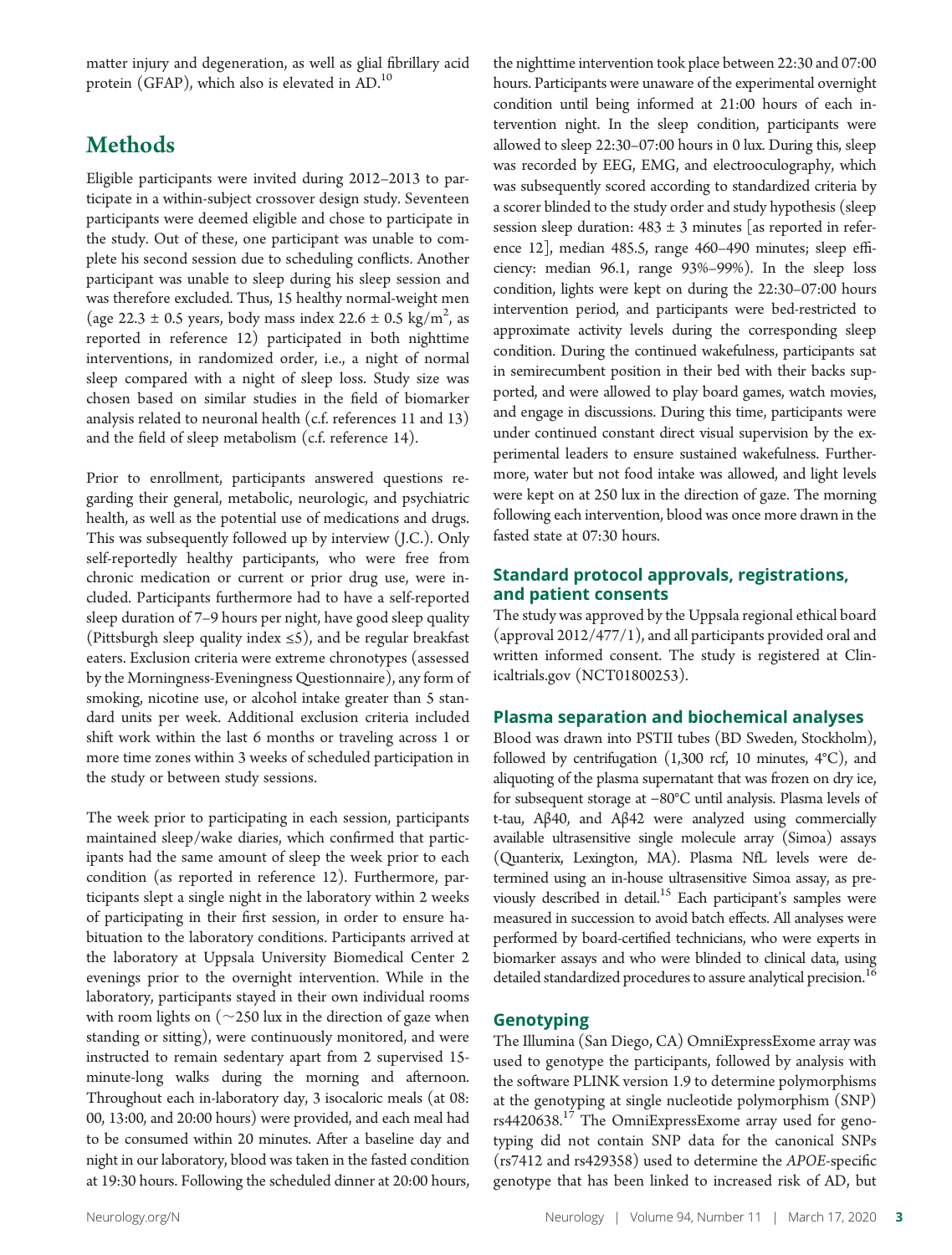Figure 1 Effect of acute sleep loss on diurnal changes in plasma levels of total tau (t-tau)



(A) Change in plasma levels of t-tau, comparing the percent change from evening at 19:30 hours to the morning at 07:30 hours, between the normal sleep (absolute levels in the evening: 3.87 ± 0.52 pg/mL) and acute sleep loss condition (evening absolute levels: 3.00 ± 0.42 pg/mL) in 15 healthy young men. (B) The evening to morning change in plasma levels of t-tau across individuals, in response to normal sleep (black bars) and acute sleep loss (orange bars) (individuals arbitrarily numbered along the x axis; n = 15).  $*p < 0.05$ ; grouped values shown as mean  $\pm$  SEM.

rs4420638 also has been found to reflect an increased risk of AD (in one study noted as a  $\sim$  4 times greater risk<sup>17</sup>).

#### **Statistics**

Prism (v 8.2) was used for all statistical analyses with the exception of Bayes factor (BF), which was calculated in R (v 3.5.1), using the package BayesFactor (v 0.9.12). This computes the BF via Gaussian quadrature, and the default  $r$  scale factor  $\sqrt{2}/2$  was used. We calculated the BF as an alternative statistical approach: a BF of 1 is seen as no evidence for the  $H_1$ hypothesis; a value of 1-3 or  $1/3-1$  is seen as anecdotal evidence, 3–10 or 1/3–1/10 as moderate evidence, and 10–30 or 1/10–1/30 as strong evidence. Normal distribution was determined using the Shapiro-Wilk test ( $p > 0.05$ ). As we had large interindividual differences in absolute levels of the analyzed factors, we opted to use ratios between evening and morning values, and then compared these ratios between our 2 sleep conditions. For normally distributed data, the paired Student t test and Pearson correlations were used. The morning vs evening difference across conditions of Aβ40, Aβ42, and GFAP levels were analyzed using the one-sample Student  $t$  test (parametric data) or the Wilcoxon signed rank test (nonparametric data) for the full set of samples (pooled for both experimental conditions). The genotype effect for evening vs morning changes in Aβ40 and Aβ42 levels between the sleep conditions in carriers vs noncarriers of rs4420638 was assessed by determining the genotype  $\times$  sleep condition interaction in a 2-way analysis of variance. We were able to determine plasma levels across the 2 timepoints and 2 conditions for GFAP in 15/ 15 participants, t-tau in 13/15 participants (2 participants had single missing values), NfL in 13/15 participants (2 participants had consistent plasma NfL levels >100 times greater

than the other participants' averages in NfL, indicating presence of heterophilic antibodies), Aβ40 in 9/15 participants (1 participant was excluded due to more than a single missing value), and Aβ42 in 11/15 participants (1 participant was excluded due to more than a single missing value). When only one value was missing for a given individual and analyte, data were imputed, corresponding to 2 single timepoints for t-tau, 5 for Aβ40, 3 for Aβ42, 0 for NfL, and 0 for GFAP.

#### Data sharing statement

Anonymized original data will be shared by request from any qualified investigator after inquiry. This includes raw analytical parameters, files used for statistics, and R code, but not the study protocol.

## Results

We first assessed evening to morning changes across sleep conditions for levels of t-tau protein. Similar to recent findings based on CSF sampling under conditions of acute sleep loss,<sup>8</sup> the evening to morning change in average plasma levels of tau exhibited an increase following sleep loss, compared with normal sleep ( $p = 0.0345$ ; BF = 2.05) (figures 1 and 2, A and B).

We next assessed whether sleep loss would alter overnight changes in plasma levels of Aβ species, but observed no significant evening to morning changes in Aβ40 ( $p = 0.24$ ; BF = 0.51) or A $\beta$ 42 ( $p = 0.76$ ; BF = 0.28) following acute sleep loss compared with sleep (figure 2, A–D). Given that certain SNPs in apolipoprotein genes have been linked to an increased risk of AD, we also set out to interrogate whether those at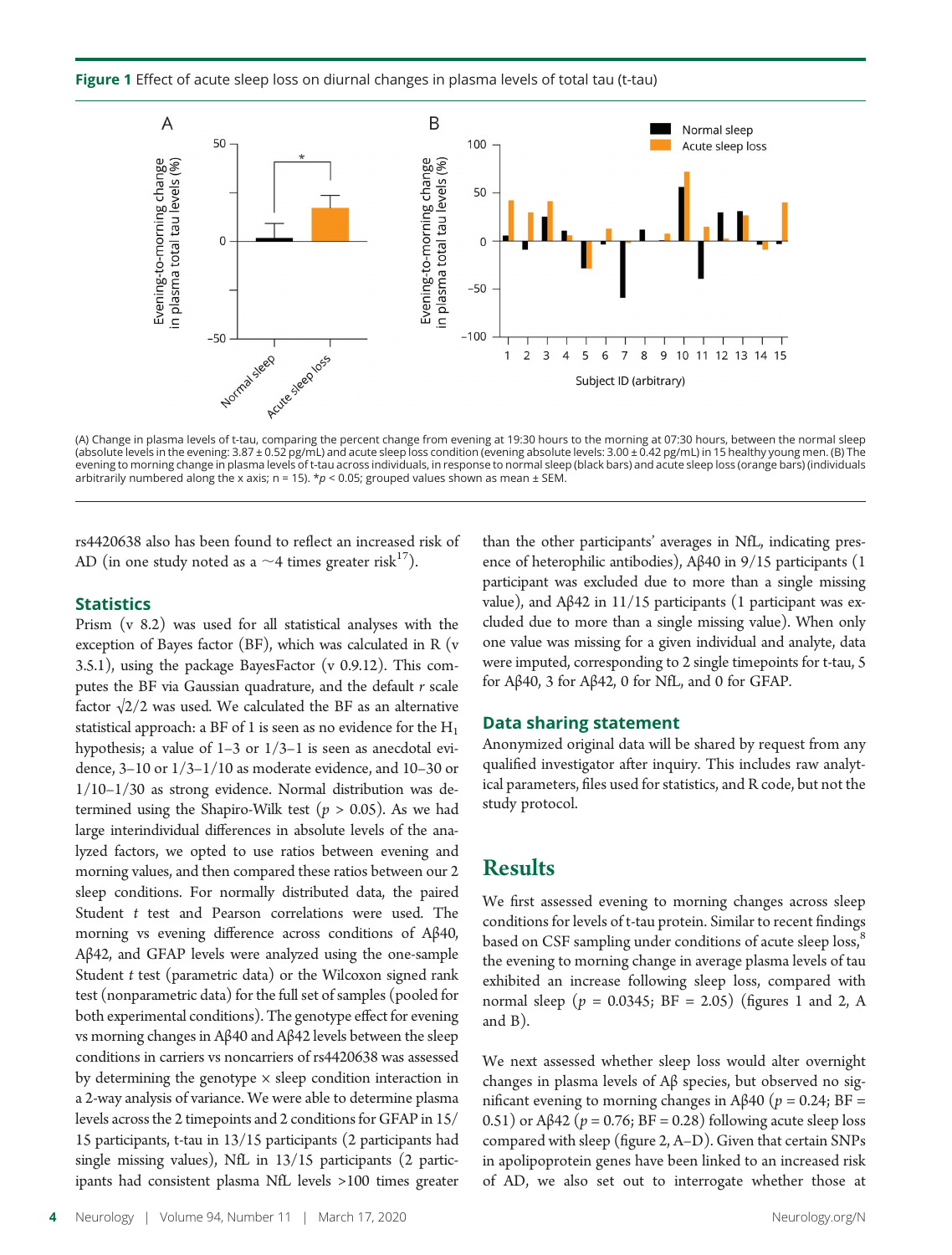Figure 2 Effect of acute sleep loss on diurnal changes in plasma levels of amyloid β40 (Aβ40) and amyloid β42 (Aβ42)



(A) Change in plasma levels of Aβ40 from evening to 12 hours later in the morning (expressed as % change), after each of 2 overnight interventions, i.e., normal sleep (absolute levels in the evening: 29.9 ± 2.3 pg/mL) and acute sleep loss (evening: 28.3 ± 2.3 pg/mL) (n = 14). (B) Data from A shown at the individual level (participants arbitrarily numbered along the x axis), as the evening to morning change, in response to normal sleep (black bars) and acute sleep loss (orange bars). (C) Corresponding evening to morning change at the group level for plasma levels of Αβ42 (n = 14), across normal sleep (evening: 2.63 ± 0.13 pg/mL) and sleep loss (evening: 2.98 ± 0.16 pg/mL); also shown in D at the individual level (as in B).

increased genetic risk of AD also have altered Aβ dynamics in response to sleep loss, a largely unexplored area of inquiry.<sup>18</sup> In this context, the G and G/G variant of the SNP rs4420638 (within the apolipoprotein gene APOC1) have been associated with an increased risk of  $AD$ ,<sup>17,19</sup> by being in linkage disequilibrium with the canonical AD risk gene  $\widehat{APOE}$ ,  $^{17}$  and thus affecting metabolism of AB species. However, we found thus affecting metabolism of Aβ species. However, we found no significant interaction effects between the genotypes (7 of 14 participants were G or G/G carriers) of rs4420638 and the evening to morning change in plasma levels of Aβ40 ( $p =$ 0.63) or A $\beta$ 42 ( $p = 0.37$ ) in response to sleep loss compared with normal sleep.

Previous studies have provided evidence for changes in sleep measures and AD biomarkers (such as for tau, c.f. reference 5). We therefore also assessed whether sleep efficiency in the sleep condition correlated with the overnight change in plasma levels of t-tau, Aβ40, or Aβ42, but found no evidence in support of this notion in our smaller set of individuals (all  $r$  $< 0.42; p > 0.10$ ).

We furthermore did not observe any significant differences between the 2 experimental conditions when we compared how they affected the evening to morning change in plasma levels of the neuroaxonal damage markers NfL ( $p = 0.26$ ; BF = 0.49) (figure 3, A and B) or GFAP ( $p = 0.48$ ; BF = 0.33) figure 3, C and D).

Given that we observed uniform evening to morning directionalities at the group level across the experimental conditions for Aβ40, Aβ42, and GFAP in plasma, we proceeded to assess diurnal changes in plasma levels of these biomarkers.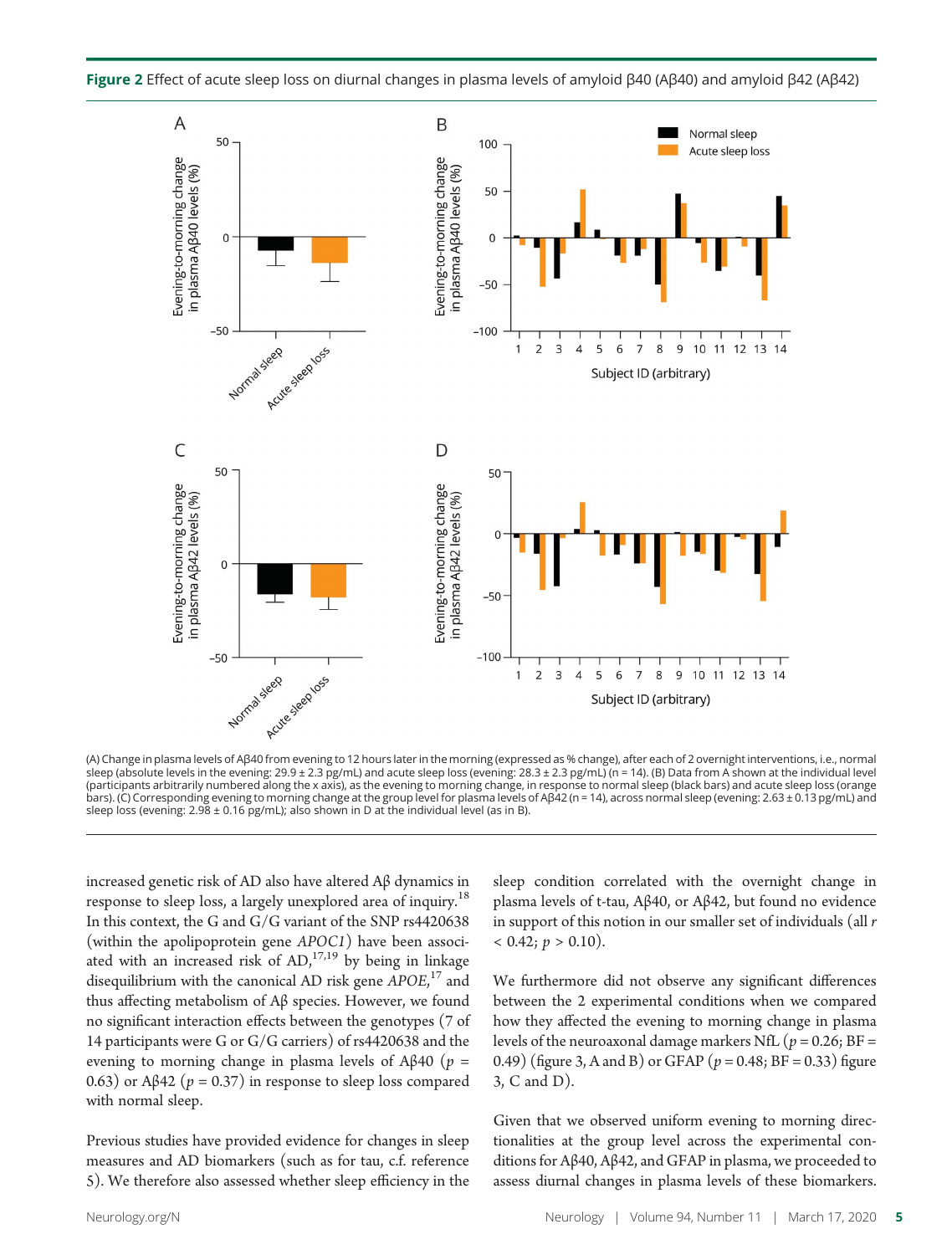Figure 3 Effect of acute sleep loss on diurnal changes in plasma levels of neurofilament light chain (NfL) and glial fibrillary acid protein (GFAP)



(A) Evening to morning change (expressed as % change) in plasma levels of NfL after normal sleep (absolute levels in the evening: 14.9 ± 2.0 pg/mL), and acute sleep loss (evening: 15.2 ± 2.3 pg/mL) (n = 13). (B) Individual evening to morning changes across the studied participants in plasma levels of NfL in response to<br>normal sleep (black bars) or acute sleep loss (orange bars). mL) and acute sleep loss (evening: 115 ± 42 pg/mL). (D) Individual evening to morning changes in plasma levels of GFAP in response to normal sleep and acute sleep loss (n = 15). Grouped values shown as mean  $\pm$  SEM.

Whereas we noted no diurnal changes in plasma levels of Aβ40 ( $p = 0.107$ ; BF = 0.68) (figure 4A), we noted significant evening to morning decreases in Aβ42 ( $-17.1\%$ ;  $p < 0.0001$ ; BF = 223) and GFAP in plasma (-12.1%;  $p < 0.0001$ ; BF = 104,161) (figure 4B-C). Altogether, these findings provide evidence that certain AD biomarkers exhibit diurnal changes that are sleep-independent.

#### **Discussion**

Our present findings suggest that acute sleep loss—as often experienced in shift work, for example—results in an evening to morning increase in plasma levels of t-tau, without concomitant changes in plasma levels of other biomarkers of AD,

6 Neurology | Volume 94, Number 11 | March 17, 2020 [Neurology.org/N](http://neurology.org/n)

such as Aβ species. Whether the changes in t-tau in plasma in response to sleep loss reflect increased neuronal activity during sustained wakefulness, or alternatively, disrupted central or peripheral clearance, is unclear.

A recent study described increased levels of tau in CSF of older adults undergoing overnight wakefulness.<sup>8</sup> Our results suggest that this change in t-tau levels also is detectable at the peripheral level following acute sleep loss. A previous study by us, that is similar to the current one, found that acute sleep loss resulted in increased blood levels of markers of neuronal and astroglial injury.<sup>11</sup> It is therefore possible that increased t-tau levels in blood could indicate sustained high neuronal activity during prolonged wakefulness, $^{20}$  but it also may indicate increased neuronal damage under such conditions.<sup>21,22</sup>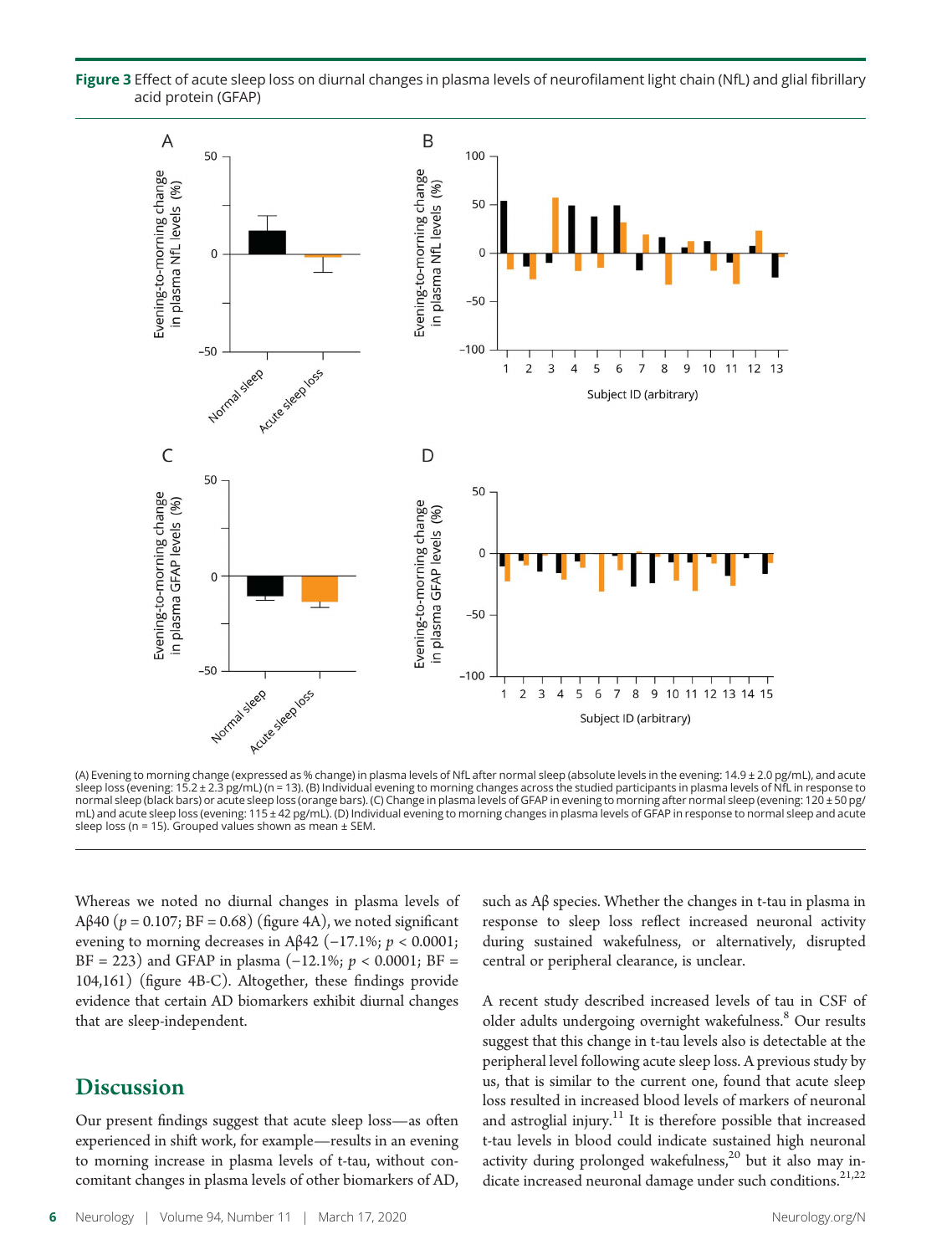Figure 4 Analysis of diurnal changes across sleep conditions in plasma levels of amyloid β40 (Aβ40), amyloid β42 (Aβ42), and glial fibrillary acid protein (GFAP)



This may result in increased leakage of tau into the interstitial fluid and subsequently into blood.<sup>22</sup>

Establishing how peripheral biomarkers of AD are controlled by diurnal vs sleep-related mechanisms can provide insight into the bidirectional sleep–AD relationship. For instance, a recent study in older participants has demonstrated that each SD increase in plasma tau is associated with a 35% greater risk of AD during subsequent follow-up.<sup>23</sup> An important next step will be to firmly establish whether changes in tau related to sleep and its characteristics, as well as time of day, can be taken into account to assess future risk of AD. This could include the specific goal of establishing whether t-tau in plasma can be utilized to assess how participants with chronically poor sleep may be at a higher risk for clinically relevant neurodegeneration. Indeed, pathologic accumulation of Aβ and tau begins decades prior to clinical onset of AD, making early diagnosis and intervention of critical importance.

Previous studies have demonstrated that levels of Aβ exhibit a diurnal pattern in both blood and CSF, and that there exists a lag between the acrophase of each of these rhythms, such that the rhythm in plasma is delayed by about 6 hours.<sup>24</sup> Clearance of Aβ across brain parenchyma has also been demonstrated to be highly dependent on the glymphatic system, such that Aβ clearance is twofold faster during sleep compared with wakefulness in mice.<sup>25</sup> Furthermore, a study of 8 men of age 30–60 years found that scheduled sleep loss resulted in a  ${\sim}30\%$  increase in CSF levels of Aβ38, Aβ40, and Aβ42.<sup>26</sup> Overnight wakefulness has furthermore been reported to result in increased levels of Aβ in thalamus and hippocampus of 20 participants age 22–72 years, as assessed by PET, using the AD-specific tracer  $^{18}$ F-florbetaben.<sup>18</sup>

However, another study found no changes in the plasma Aβ42/Aβ40 ratio following 1 night of sleep loss in healthy humans who were not bed-restricted during sleep loss.<sup>11</sup> With these previous studies in mind, our lack of findings at the peripheral level for overnight changes in Aβ peptides in response to sleep loss suggests that peripheral measurements of Aβ biomarkers may be less accurate in reflecting acute changes that occur in the CNS in response to sleep loss.

Another biomarker of relevance is NfL, levels of which increase in CSF of patients with AD and track well with cortical thinning and thus also with clinical progression of AD.<sup>10</sup> These changes also parallel changes in blood.<sup>10</sup> Given that we observed no sleep loss–induced changes in NfL (the most well-established neuronal injury marker) or GFAP, this argues against the possibility that acute sleep loss would also result in acute neuroaxonal injury. However, given that chronic sleep loss has also been independently associated with cognitive decline, $^{27}$  it will be of interest to establish whether chronic or recurrent bouts of acute sleep loss affect plasma or CSF levels of NfL, to gain further insight into the mechanisms by which recurring sleep loss over time not only can promote neurodegeneration but also impair cognitive health.

The highly standardized study protocol utilized herein ensured that activity, meal, and light exposure were kept identical across the studied conditions, but the present study only included a small sample size of homogeneous, young men, all of whom were of normal weight and of good health. Given the small sample size, we cannot exclude the possibility that we were underpowered to detect smaller differences, such as diurnal or sleep loss–induced differences in levels of NfL, or differences related to the AD risk genotype that was investigated herein. This may especially have been the case as we—similar to that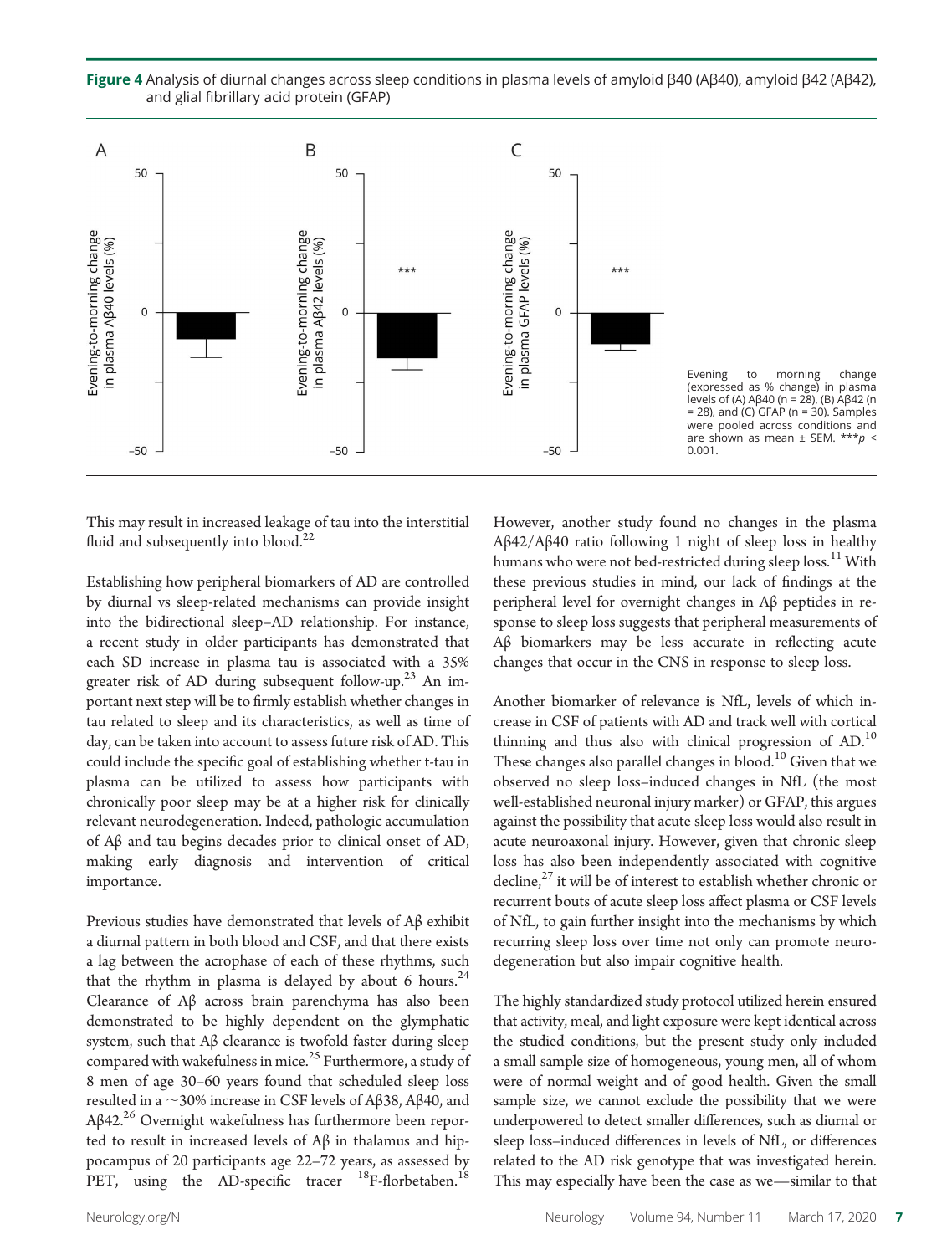previously reported by Lucey et al.<sup>26</sup>—observed overall large interindividual differences for the investigated analytes. Furthermore, even though changes in plasma track changes in CSF for markers such as  $\mathrm{NfL}^{10}$  the absence of CSF sampling in our study precludes any assessment regarding how these markers may have been altered in CSF under the present study conditions. It is also important to note that we cannot rule out that peripheral mechanisms such as increased breakdown may have contributed to the lack of sleep loss–related changes in peripheral plasma levels, such as for Aβ42. Studies aimed at examining the dynamic relationship between CSF and plasma levels of Aβ species under various conditions of sleep loss will hopefully be able to establish to what extent peripheral clearance of Aβ species is affected by disrupted sleep/wake cycles. Of equal importance will be to stablish how the acute changes we and others have observed in response to acute sleep loss relate to recurrent bouts of prolonged wakefulness (e.g., in shift workers), and similarly, to the more long-term associations that have been established by us and others between sleep disruption and future risk of AD.<sup>4</sup> Finally, given that we only collected blood samples in the early evening and morning, it is possible that additional blood sampling may reveal additional dynamics of how CNS health biomarkers are affected by sleep loss and circadian misalignment.

Our observation of altered evening to morning levels of t-tau in blood in response to sleep loss is intriguing in light of our previous findings that demonstrated increased blood levels of neuron-specific enolase and S100 calcium-binding protein B after 1 night of sleep loss, also in healthy young individuals.<sup>11</sup> Thus, our findings indicate that even at a young age, sleep loss may alter CNS processes in a direction that promotes neuronal damage and AD pathogenesis. It should be noted that another study found no changes in AD biomarkers in CSF, including Aβ species, t-tau, and phospho-tau, following recurrent partial sleep restriction (to 4 hours/night) in healthy young individuals.<sup>28</sup> This suggests that changes may depend on a variety of factors, such as participant characteristics (including age), as well as the type, acuteness, and cumulative duration of sleep loss. Indeed, another study found that specific disruption of slow-wave sleep (which is largely conserved under conditions of partial sleep restriction) resulted in increased levels of  $Aβ40$  in CSF.<sup>29</sup> Slow-wave sleep declines with advanced age, and separately, reduced non-REM sleep (which encompasses slow-wave sleep) has been associated with increased CNS tau pathology.<sup>5</sup> Another potential mechanism may be that conferred by genetic factors, and at present it is poorly understood whether genetic risk factors that alter metabolism of Aβ species may increase AD pathogenesis by interacting with sleep and circadian mechanisms.

Our study only examined healthy young men without any long-term or recent history of shift work. Our findings may therefore not translate to women, older individuals, or people who are already at risk of adverse effects associated with disrupted and misaligned sleep. This includes individuals who

already are carrying out shift work, as well as patients with obesity or diabetes.<sup>30,31</sup>

Further studies are warranted to assess whether the changes we observed are modulated by factors such as measures of sleep quality, age, or metabolic disease, $31$  and whether there also are protective genetic factors that may further modulate how sleep loss may promote neurodegenerative processes. Indeed, given that a variety of lifestyle factors other than sleep are able to modulate the risk of dementia and  $AD<sub>1</sub><sup>32</sup>$  it will now be important to disentangle how such lifestyle factors interact with sleep/wake patterns to modify the long-term risk of AD, with the goal of improving public health and reducing the burden of AD to society. For instance, it can be argued that prophylactic measures to lower the risk of AD—especially in groups at higher risk such as those with genetic predisposition to develop AD—should also include sleep hygiene.

Taken together with previous studies that also have examined changes in AD biomarkers in  $CSF, ^{8,13}$  our findings provide mechanistic insight into how disruption of sleep or circadian rhythms may lead to an increased risk of cognitive decline and AD.<sup>3,27</sup> Our exploratory findings uncover that acute sleep loss results in altered diurnal plasma dynamics of a key pathogenic biomarker of AD. We also find preliminary evidence for diurnal changes in biomarkers utilized in neurodegenerative analyses, suggesting that care should be taken when considering the time of day that such analytes are sampled. Our results are based on a fairly small sample size and only focused on changes following an acute, yet highly controlled, sleep intervention. However, taken together with previous findings, our results provide further preliminary evidence to suggest that even in young, healthy individuals, sleep is not only of relevance for cognitive performance, but also may matter for long-term brain health. Given the long latent onset of AD and the accumulating evidence for how disrupted sleep/wake rhythms can impair brain health in young individuals, further longitudinal studies and randomized controlled trials are warranted to establish whether curtailed, disrupted, or misaligned sleep increase the risk of dementia. Altogether, this could provide key insight into whether interventions targeting sleep should be initiated at an early age to reduce the risk of dementia and AD.

#### Author contributions

J.C. designed the study, collected the data, and wrote the protocol with input from C.B. C.B., K.B., H.Z., and J.C. conducted the analyses. C.B., K.B., H.Z., and J.C. interpreted the data. J.C. wrote the original draft, and all authors contributed to review and editing. J.C. had full access to all the data in the study and takes responsibility for the integrity of the data and the accuracy of the data analysis.

#### Acknowledgment

The authors thank Jon Brandell, Olof Ros, and Jan-Erik Broman for conducting the experiments and the participants for their participation. Genotyping was performed by the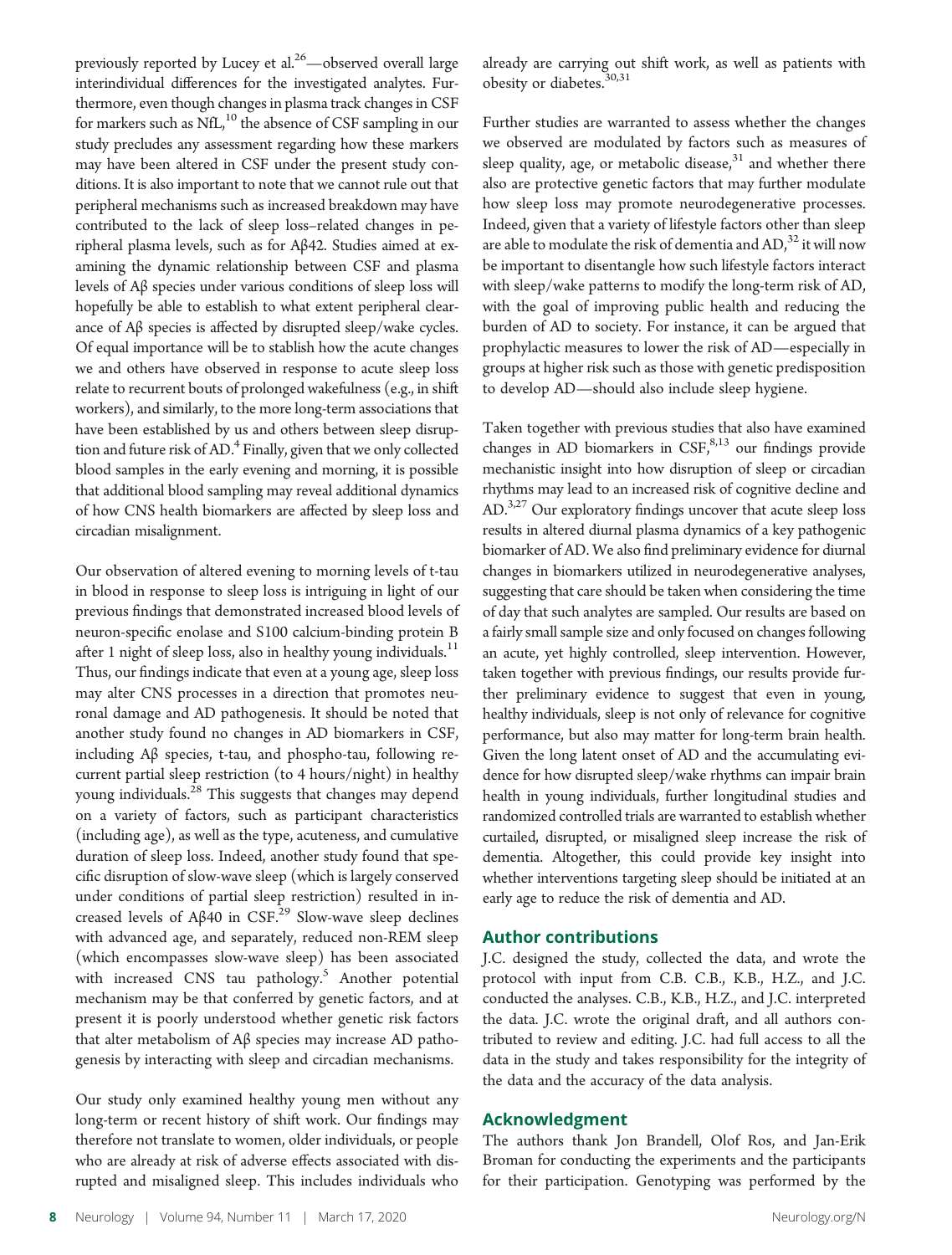SNP&SEQ Technology Platform in Uppsala. The facility is part of NGI Sweden and Science for Life Laboratory.

#### Study funding

Supported by the Swedish Research Council (J.C. 2014–6888; C.B. 2015–03100), Åke Wiberg Foundation (M17-0248), the Bissen Brainwalk Foundation (J.C.), the Erik, Karin and Gösta Selander Foundation (J.C.), the Fredrik och Ingrid Thurings Foundation (J.C.), the Göran Gustafsson Foundation (J.C.), the Lars Hiertas Minne Foundation (J.C.), the Mats Kleberg Foundation (J.C.), the Magnus Bergvalls Foundation, the Novo Nordisk Foundation (C.B.), the Swedish Medical Research Society (J.C.), the Swedish Society for Medicine (J.C.), the Swedish Brain Foundation (J.C. FO2018-0340, K.B. FO2017-0243), The Torsten Söderberg Foundation (J.C.), the Swedish Alzheimer Foundation (K.B. AF-742881), the Wallenberg Academy (H.Z.), the Torsten Söderberg Professorship in Medicine at the Royal Swedish Academy of Sciences (K.B.), the Swedish state (K.B. ALFGBG-715986), the European Research Council, and the Dementia Research Institute at UCL.

#### **Disclosure**

C. Benedict reports no disclosures relevant to the manuscript. K. Blennow has served as a consultant or on advisory boards for Alector, Alzheon, CogRx, Biogen, Lilly, Novartis, and Roche Diagnostics, and is a cofounder of Brain Biomarker Solutions in Gothenburg AB, a GU Venture–based platform company at the University of Gothenburg, all unrelated to the work presented in this article. H. Zetterberg has served on scientific advisory boards for Roche Diagnostics, Wave, Samumed, and CogRx, and is a cofounder of Brain Biomarker Solutions in Gothenburg AB, a GU Ventures–based platform company at the University of Gothenburg. J. Cedernaes reports no disclosures relevant to the manuscript. Go to [Neurology.org/N](https://n.neurology.org/lookup/doi/10.1212/WNL.0000000000008866) for full disclosures.

#### Publication history

Received by Neurology March 20, 2019. Accepted in final form September 27, 2019.

#### References

- 1. Bentivoglio M, Grassi-Zucconi G. The pioneering experimental studies on sleep deprivation. Sleep 1997;20:570–576.
- Jenkins JG, Dallenbach KM. Obliviscence during sleep and waking. Am J Psychol 1924;35:605–612.
- 3. Cedernaes J, Osorio RS, Varga AW, Kam K, Schioth HB, Benedict C. Candidate mechanisms underlying the association between sleep-wake disruptions and Alzheimer's disease. Sleep Med Rev 2017;31:102–111.
- Benedict C, Byberg L, Cedernaes J, et al. Self-reported sleep disturbance is associated with Alzheimer's disease risk in men. Alzheimers Dement 2015;11:1090–1097.
- Lucey BP, McCullough A, Landsness EC, et al. Reduced non-rapid eye movement sleep is associated with tau pathology in early Alzheimer's disease. Sci Transl Med 2019;11:eaau6550.
- 6. Roh JH, Huang Y, Bero AW, et al. Disruption of the sleep-wake cycle and diurnal fluctuation of beta-amyloid in mice with Alzheimer's disease pathology. Sci Transl Med 2012;4:150ra122.
- 7. Lutsey PL, Bengtson LG, Punjabi NM, et al. Obstructive sleep apnea and 15-year cognitive decline: the Atherosclerosis Risk in Communities (ARIC) study. Sleep 2016;39:309–316.
- 8. Holth JK, Fritschi SK, Wang C, et al. The sleep-wake cycle regulates brain interstitial fluid tau in mice and CSF tau in humans. Science 2019;363:880–884.
- 9. Bu XL, Liu YH, Wang QH, et al. Serum amyloid-beta levels are increased in patients with obstructive sleep apnea syndrome. Sci Rep 2015;5:13917.
- 10. Preische O, Schultz SA, Apel A, et al. Serum neurofilament dynamics predicts neurodegeneration and clinical progression in presymptomatic Alzheimer's disease. Nat Med 2019;25:277–283.
- 11. Benedict C, Cedernaes J, Giedraitis V, et al. Acute sleep deprivation increases serum levels of neuron-specific enolase (NSE) and S100 calcium binding protein B (S-100B) in healthy young men. Sleep 2014;37:195–198.
- 12. Cedernaes J, Schonke M, Westholm JO, et al. Acute sleep loss results in tissue-specific alterations in genome-wide DNA methylation state and metabolic fuel utilization in humans. Sci Adv 2018;4:eaar8590.
- 13. Ooms S, Overeem S, Besse K, Rikkert MO, Verbeek M, Claassen JA. Effect of 1 night of total sleep deprivation on cerebrospinal fluid beta-amyloid 42 in healthy middleaged men: a randomized clinical trial. JAMA Neurol 2014;71:971–977.
- 14. Benedict C, Hallschmid M, Lassen A, et al. Acute sleep deprivation reduces energy expenditure in healthy men. Am J Clin Nutr 2011;93:1229–1236.
- 15. Gisslen M, Price RW, Andreasson U, et al. Plasma concentration of the neurofilament light protein (NFL) is a biomarker of CNS injury in HIV infection: a cross-sectional study. EBioMedicine 2016;3:135–140.
- 16. Palmqvist S, Zetterberg H, Blennow K, et al. Accuracy of brain amyloid detection in clinical practice using cerebrospinal fluid beta-amyloid 42: a cross-validation study against amyloid positron emission tomography. JAMA Neurol 2014;71:1282–1289.
- 17. Coon KD, Myers AJ, Craig DW, et al. A high-density whole-genome association study reveals that APOE is the major susceptibility gene for sporadic late-onset Alzheimer's disease. J Clin Psychiatry 2007;68:613–618.
- 18. Shokri-Kojori E, Wang GJ, Wiers CE, et al. Beta-amyloid accumulation in the human brain after one night of sleep deprivation. Proc Natl Acad Sci USA 2018;115:4483–4488.
- 19. Bertram L, Lange C, Mullin K, et al. Genome-wide association analysis reveals putative Alzheimer's disease susceptibility loci in addition to APOE. Am J Hum Genet 2008;83:623–632.
- 20. Yamada K, Holth JK, Liao F, et al. Neuronal activity regulates extracellular tau in vivo. J Exp Med 2014;211:387–393.
- 21. Zetterberg H, Smith DH, Blennow K. Biomarkers of mild traumatic brain injury in cerebrospinal fluid and blood. Nat Rev Neurol 2013;9:201–210.
- Stukas S, Higgins V, Frndova H, et al. Characterisation of serum total tau following paediatric traumatic brain injury: a case-control study. Lancet Child Adolesc Health 2019;3:558–567.
- 23. Pase MP, Beiser AS, Himali JJ, et al. Assessment of plasma total tau level as a predictive biomarker for dementia and related endophenotypes. JAMA Neurol 2019;76: 598–606.
- 24. Huang Y, Potter R, Sigurdson W, et al. Beta-amyloid dynamics in human plasma. Arch Neurol 2012;69:1591–1597.
- 25. Xie L, Kang H, Xu Q, et al. Sleep drives metabolite clearance from the adult brain. Science 2013;342:373–377.
- 26. Lucey BP, Hicks TJ, McLeland JS, et al. Effect of sleep on overnight cerebrospinal fluid amyloid beta kinetics. Ann Neurol 2018;83:197–204.
- 27. Yaffe K, Falvey CM, Hoang T. Connections between sleep and cognition in older adults. Lancet Neurol 2014;13:1017–1028.
- 28. Olsson M, Arlig J, Hedner J, Blennow K, Zetterberg H. Sleep deprivation and cerebrospinal fluid biomarkers for Alzheimer's disease. Sleep 2018;41.
- 29. Ju YS, Ooms SJ, Sutphen C, et al. Slow wave sleep disruption increases cerebrospinal fluid amyloid-beta levels. Brain 2017;140:2104–2111.
- 30. Jauch-Chara K, Schmid SM, Hallschmid M, Born J, Schultes B. Altered neuroendocrine sleep architecture in patients with type 1 diabetes. Diabetes care 2008;31: 1183–1188.
- 31. Crane PK, Walker R, Hubbard RA, et al. Glucose levels and risk of dementia. New Engl J Med 2013;369:540–548.
- 32. Andrieu S, Coley N, Lovestone S, Aisen PS, Vellas B. Prevention of sporadic Alzheimer's disease: lessons learned from clinical trials and future directions. Lancet Neurol 2015;14:926–944.